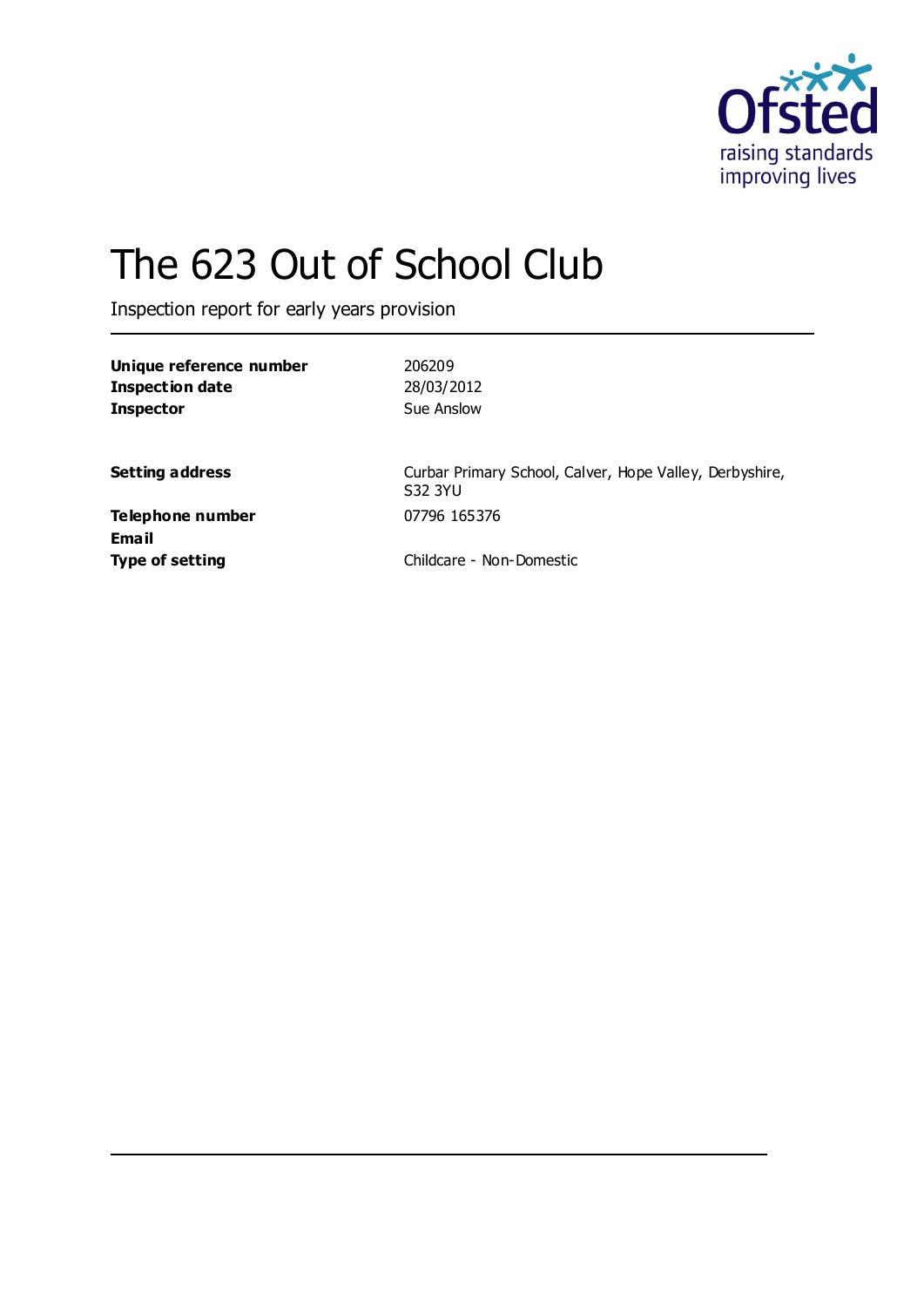The Office for Standards in Education, Children's Services and Skills (Ofsted) regulates and inspects to achieve excellence in the care of children and young people, and in education and skills for learners of all ages. It regulates and inspects childcare and children's social care, and inspects the Children and Family Court Advisory Support Service (Cafcass), schools, colleges, initial teacher training, work-based learning and skills training, adult and community learning, and education and training in prisons and other secure establishments. It assesses council children's services, and inspects services for looked after children, safeguarding and child protection.

If you would like a copy of this document in a different format, such as large print or Braille, please telephone 0300 123 1231, or email enquiries@ofsted.gov.uk.

You may copy all or parts of this document for non-commercial educational purposes, as long as you give details of the source and date of publication and do not alter the information in any way.

T: 0300 123 1231 Textphone: 0161 618 8524 E: enquiries@ofsted.gov.uk W: [www.ofsted.gov.uk](http://www.ofsted.gov.uk/)

© Crown copyright 2012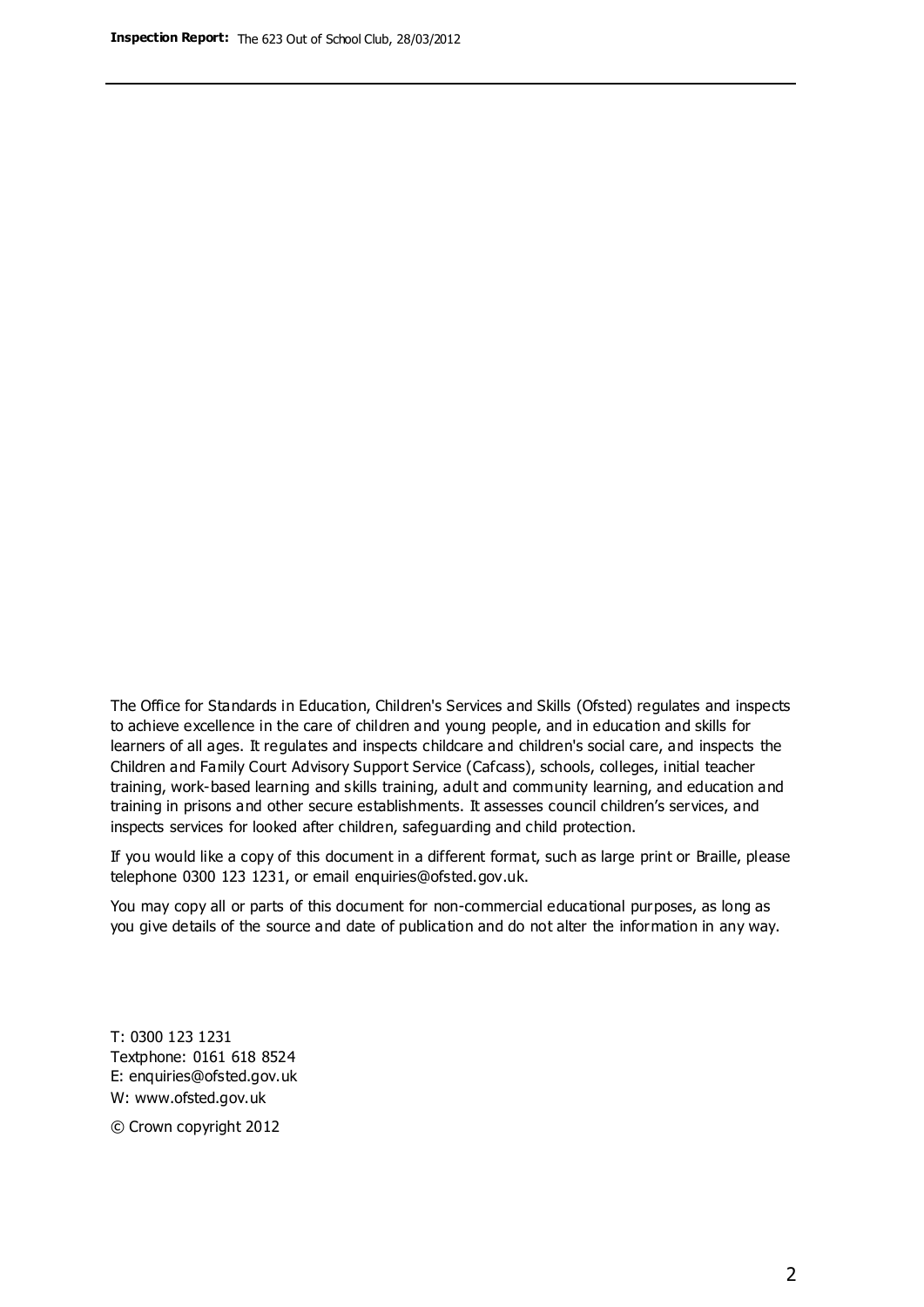#### **Introduction**

This inspection was carried out by Ofsted under Sections 49 and 50 of the Childcare Act 2006 on the quality and standards of the registered early years provision. 'Early years provision' refers to provision regulated by Ofsted for children from birth to 31 August following their fifth birthday (the early years age group). The registered person must ensure that this provision complies with the statutory framework for children's learning, development and welfare, known as the *Early* Years Foundation Stage.

The provider must provide a copy of this report to all parents with children at the setting where reasonably practicable. The provider must provide a copy of the report to any other person who asks for one, but may charge a fee for this service (The Childcare (Inspection) Regulations 2008 regulations 9 and 10).

Children only attend this setting before and/or after the school day and/or during the school holidays. The judgements in this report reflect the quality of early years provision offered to children during those periods.

The setting also makes provision for children older than the early years age group which is registered on the voluntary and/or compulsory part(s) of the Childcare Register. This report does not include an evaluation of that provision, but a comment about compliance with the requirements of the Childcare Register is included in Annex B.

Please see our website for more information about each childcare provider. We publish inspection reports, conditions of registration and details of complaints we receive where we or the provider take action to meet the requirements of registration.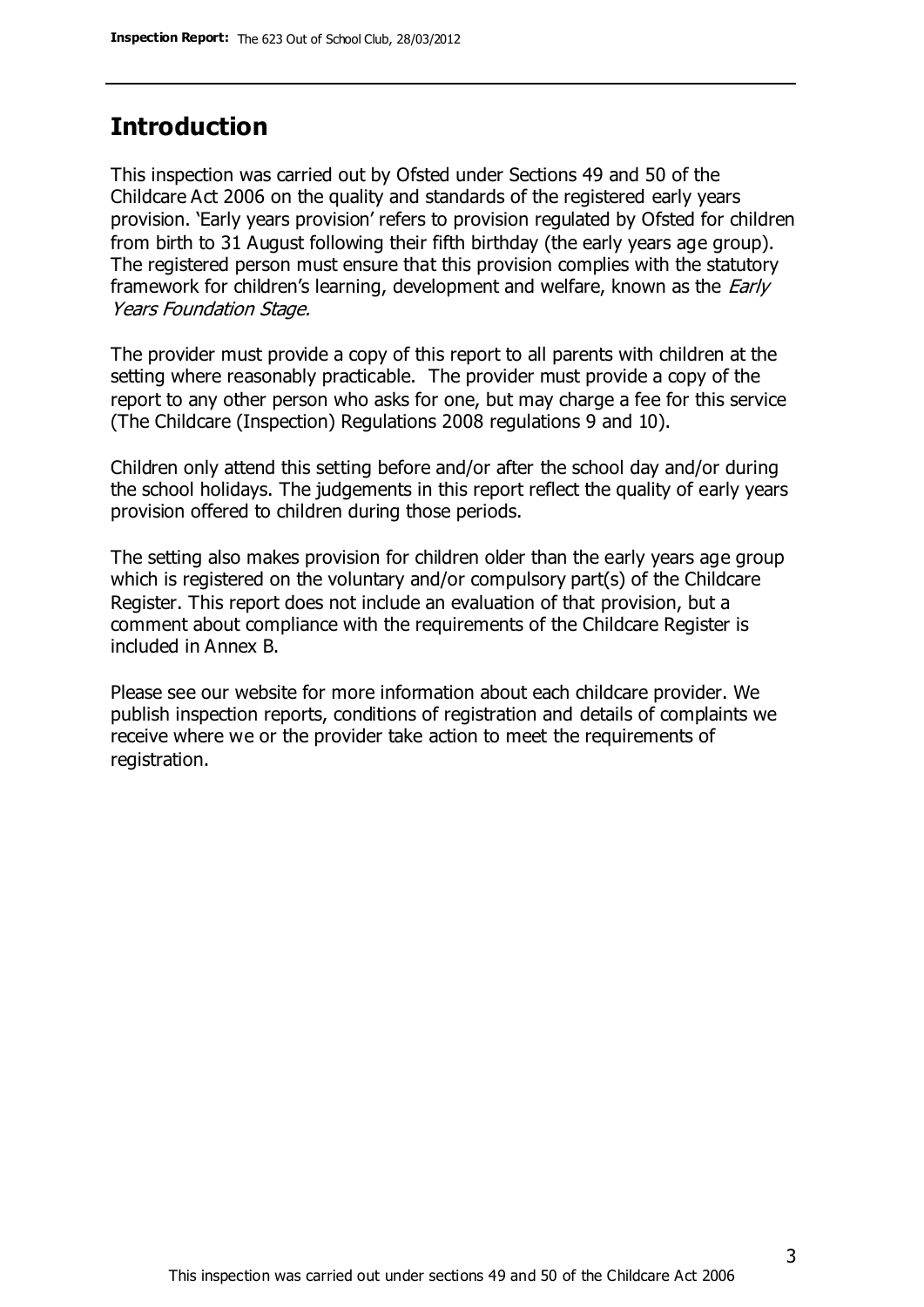# **Description of the setting**

The 623 Out of School Club opened in 2000 and operates from a classroom within Curbar Primary School in Calver, Derbyshire. Children have access to the school playground and associated facilities. The out of school club serves Curbar school and other schools in the surrounding villages. It is open each weekday during term time from 3pm to 6pm. During school holidays the club is currently opening two days a week.

The out of school club is registered on the Early Years Register and both parts of the Childcare Register. A maximum of 16 children under eight years of age may attend the club at any one time. There are currently 39 children on roll.

The out of school club employs one full-time and two part-time members of staff, all of whom hold early years qualifications. Further staff are available for supply. The club is managed by a committee of parents and receives support from Derbyshire local authority.

# **The overall effectiveness of the early years provision**

Overall the quality of the provision is good.

Children attending the out of school club enjoy the relaxed, informal sessions with their friends. Emphasis is on freedom of choice and independence, with staff offering support and guidance as required. Each child's individual needs are met well with regard to learning, development and welfare requirements. Staff build good relationships with parents, exchanging verbal information daily. The out of school club is very much part of the local community provision in the area, with staff liaising closely with teachers in schools and early years advisors. Systems for evaluating the setting's strengths and weaknesses are not yet in place although plans for the future respond to parent's requirements.

### **What steps need to be taken to improve provision further?**

To meet the specific requirements of the EYFS, the registered person must:

• obtain information from parents about who has legal contact with the child; and who has parental responsibility for the child (Safeguarding and promoting children's welfare). 11/04/2012

To further improve the early years provision the registered person should:

• introduce a system of self-evaluation in order to identify the settings strengths and areas requiring further development.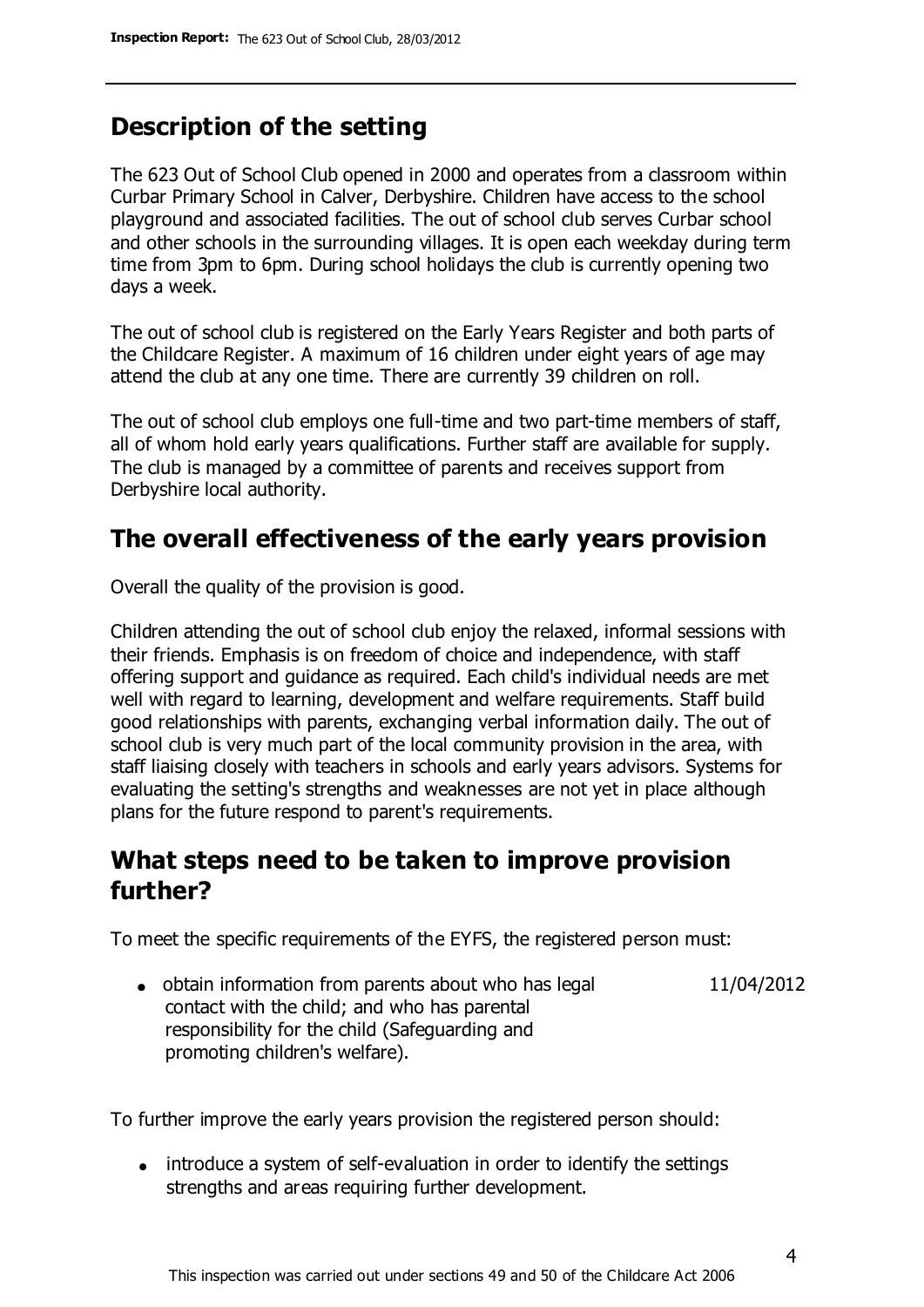# **The effectiveness of leadership and management of the early years provision**

Children are safeguarded and protected through close supervision and appropriate teaching by staff. A written policy outlines staff's responsibilities with regard to any significant concerns and it is available for parents to read at anytime. Procedures for the recruitment and vetting of staff serve to protect children and anyone not fully cleared is never left on their own with children. Staff help children to keep themselves safe through regular routines and reminders, such as fire drills. Risk assessments are fully recorded and reviewed and a visual check of the premises, both inside and outdoors, is carried out prior to each session. The staff team work well together, with support from the experienced and enthusiastic manager. They discuss any issues at regular staff meetings and are encouraged to attend relevant courses. They plan for future events and activities but have not yet got systems in place to evaluate the setting as a whole.

The out of school club operates a policy of inclusion and equality for all and each child has their own key worker. Well written policies and procedures are followed by staff and shared with parents. Families are kept well informed about events and activities being planned, as well as verbal information about what their children have been doing. They complete a registration form when the children first start, with contact numbers and written consents for such things as emergency medical treatment and taking photographs. They do not, however, request information on who has parental responsibility or legal contact with each child, which is a requirement of the Early Years Foundation Stage. Children benefit from ample space in the designated classroom and full use of the school grounds. A good selection of toys, games and play equipment is available and accessible to children, enabling them to make their own choices. Staff liaise closely with teachers from all local schools, ensuring relevant information is shared in order to support children's learning, development and enjoyment.

# **The quality and standards of the early years provision and outcomes for children**

Children are able to relax and have fun in the informal environment, whilst gaining knowledge and skills needed to promote their all round development. Staff provide a range of resources and activities for children of all ages and abilities. A selection of activities is set out for children to play with at each session and they can also request resources from the storage cupboards. Children move freely around, choosing to play quietly on their own or with friends. A craft table is available at most sessions and they can choose from a wide range of materials, when creating their pictures, cards or models. Other resources include puzzles, board games, books and some small world toys such as dolls and dressing up clothes. The variety of activities provided enhance children's imaginations and cater for a wide range of tastes and interests. Children thoroughly enjoy outdoor play where they can use a variety of sports equipment to play on their own, for example, on the roller skates, or with their friends playing badminton or football. These activities provide children with healthy exercise and promote body control and hand eye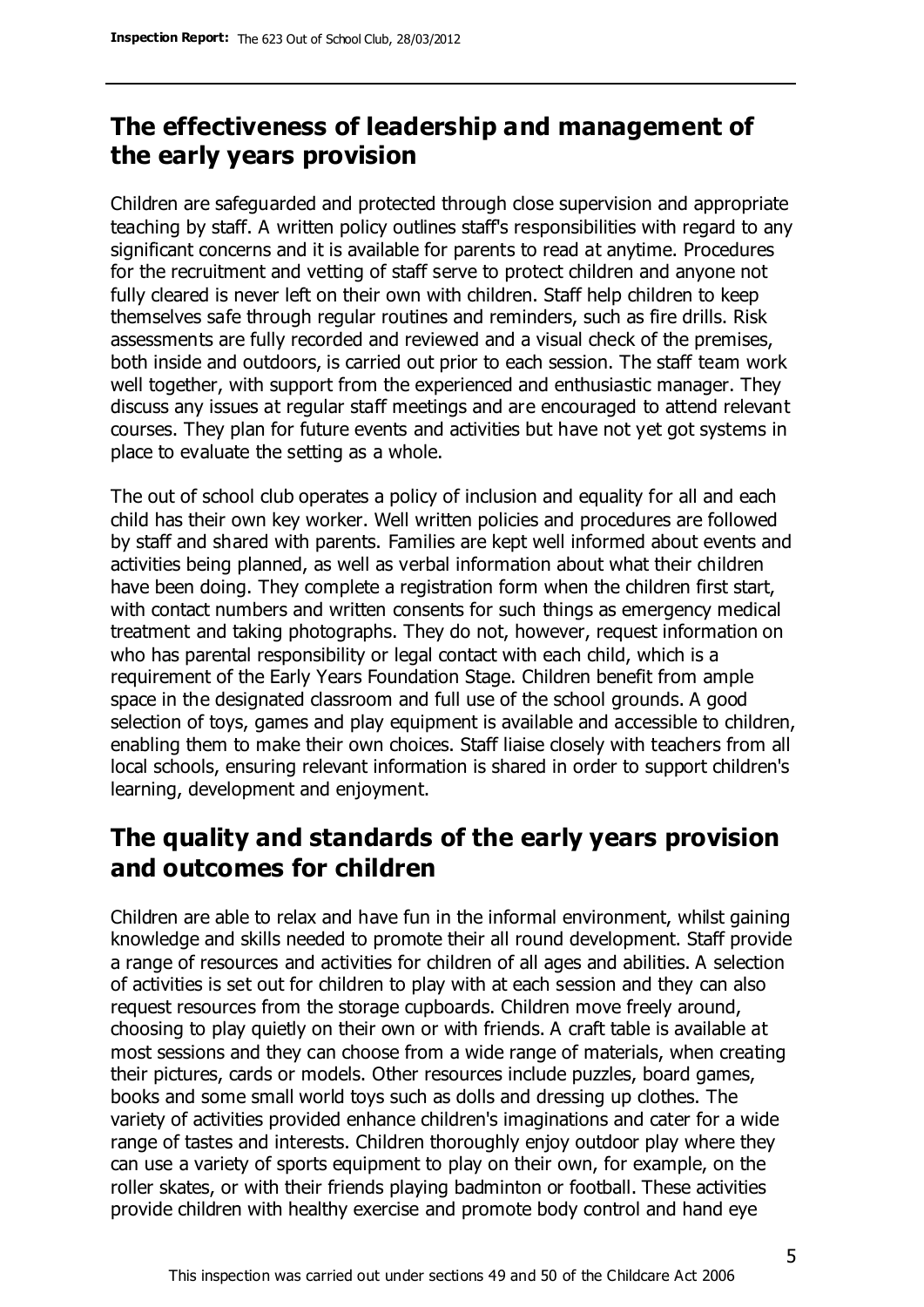#### coordination.

Children move round happily and independently, trying different activities, with staff on hand to guide or make suggestions, encouraging learning in a fun way. Staff talk to children about what they would like to play with whilst at the club or where they would like to go during the holidays. They behave very well, taking turns and sharing and the older children love helping the younger ones, which promotes their social development. Emphasis is on fun and relaxation after a busy day at school, participating in a range of activities which compliment the Early Years Foundation Stage Framework provided at school. During the holidays children enjoy trips out to places of interest and visits from an African drumming group and the 'animal man' who brings a variety of insects, reptiles and small furry creatures for children to learn about. In this fully inclusive environment children learn about the world around them and people who are different from themselves. They enjoy celebrating festivals and make good use of empty bottles and cartons when creating their Chinese Dragons.

Staff make written observations of the younger children's efforts and achievements in order to monitor their progress. These are shared with parents and used to inform future plans. Children's health is protected through close supervision and following good hygiene practices. Younger children are accompanied to the toilet and reminded to wash their hands. All staff hold first aid certificates and any accidents or illnesses are managed appropriately. Healthy snacks are provided at every session and children learn about healthy diets as they eat the carrots they grow in their garden. Drinks and a selection of fresh fruit is available throughout every session for children to help themselves to. Children are friendly, confident, interested and talkative. They are happy for staff to join in their games or just watch from the sidelines. Laughter and smiles are a prominent feature in the setting's relaxed and informal style.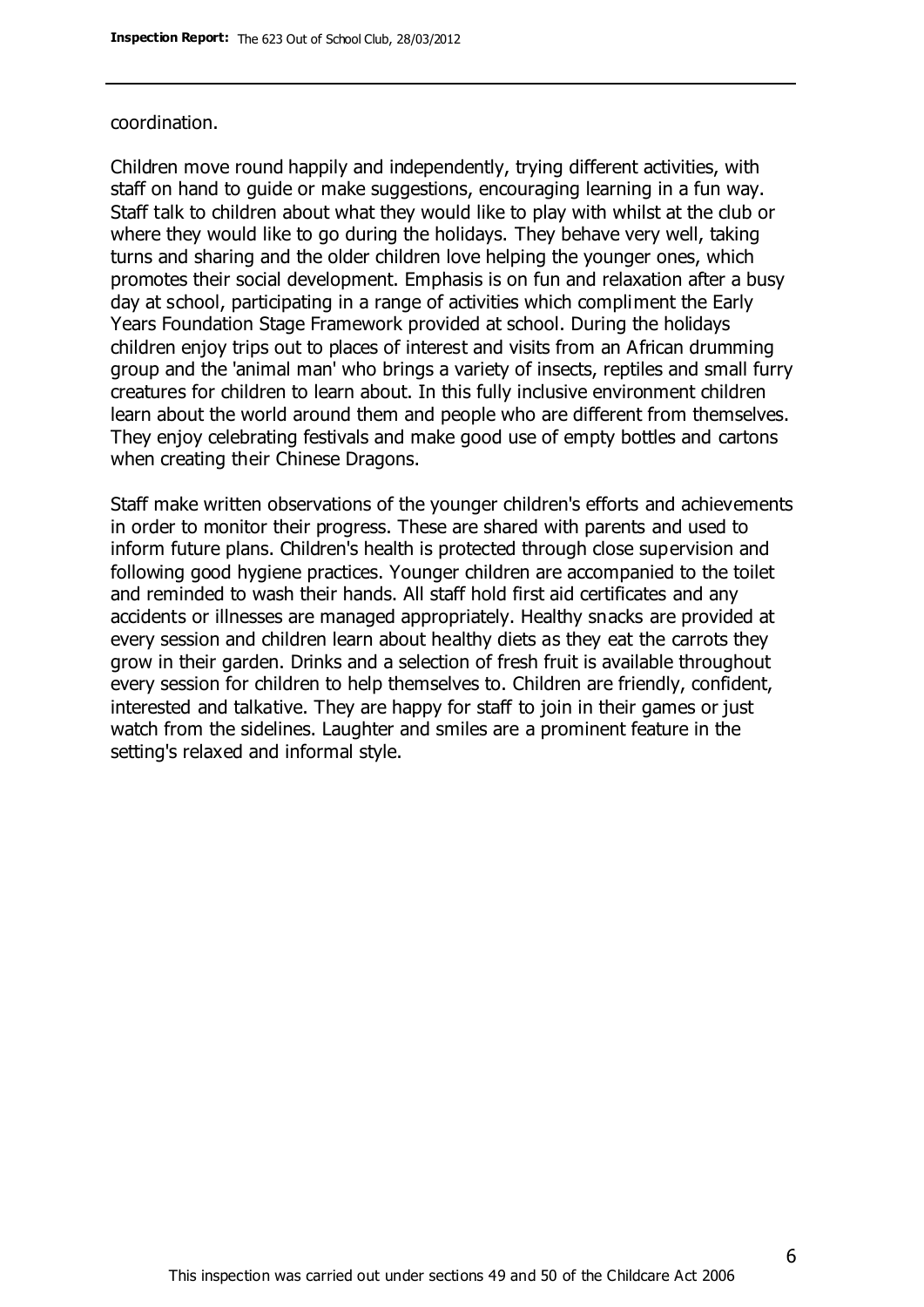# **Annex A: record of inspection judgements**

#### **The key inspection judgements and what they mean**

Grade 1 is Outstanding: this aspect of the provision is of exceptionally high quality Grade 2 is Good: this aspect of the provision is strong Grade 3 is Satisfactory: this aspect of the provision is sound Grade 4 is Inadequate: this aspect of the provision is not good enough

#### **The overall effectiveness of the early years provision**

| How well does the setting meet the needs of the<br>children in the Early Years Foundation Stage? |  |
|--------------------------------------------------------------------------------------------------|--|
| The capacity of the provision to maintain continuous                                             |  |
| improvement                                                                                      |  |

#### **The effectiveness of leadership and management of the early years provision**

| The effectiveness of leadership and management of the             |   |
|-------------------------------------------------------------------|---|
| <b>Early Years Foundation Stage</b>                               |   |
| The effectiveness of leadership and management in embedding       | 3 |
| ambition and driving improvement                                  |   |
| The effectiveness with which the setting deploys resources        |   |
| The effectiveness with which the setting promotes equality and    |   |
| diversity                                                         |   |
| The effectiveness of safeguarding                                 | 3 |
| The effectiveness of the setting's self-evaluation, including the | 3 |
| steps taken to promote improvement                                |   |
| The effectiveness of partnerships                                 | 7 |
| The effectiveness of the setting's engagement with parents and    |   |
| carers                                                            |   |

#### **The quality of the provision in the Early Years Foundation Stage**

The quality of the provision in the Early Years Foundation Stage  $\vert$  2

#### **Outcomes for children in the Early Years Foundation Stage**

| <b>Outcomes for children in the Early Years Foundation</b>    |  |
|---------------------------------------------------------------|--|
| <b>Stage</b>                                                  |  |
| The extent to which children achieve and enjoy their learning |  |
| The extent to which children feel safe                        |  |
| The extent to which children adopt healthy lifestyles         |  |
| The extent to which children make a positive contribution     |  |
| The extent to which children develop skills for the future    |  |

Any complaints about the inspection or report should be made following the procedures set out in the guidance available from Ofsted's website: www.ofsted.gov.uk